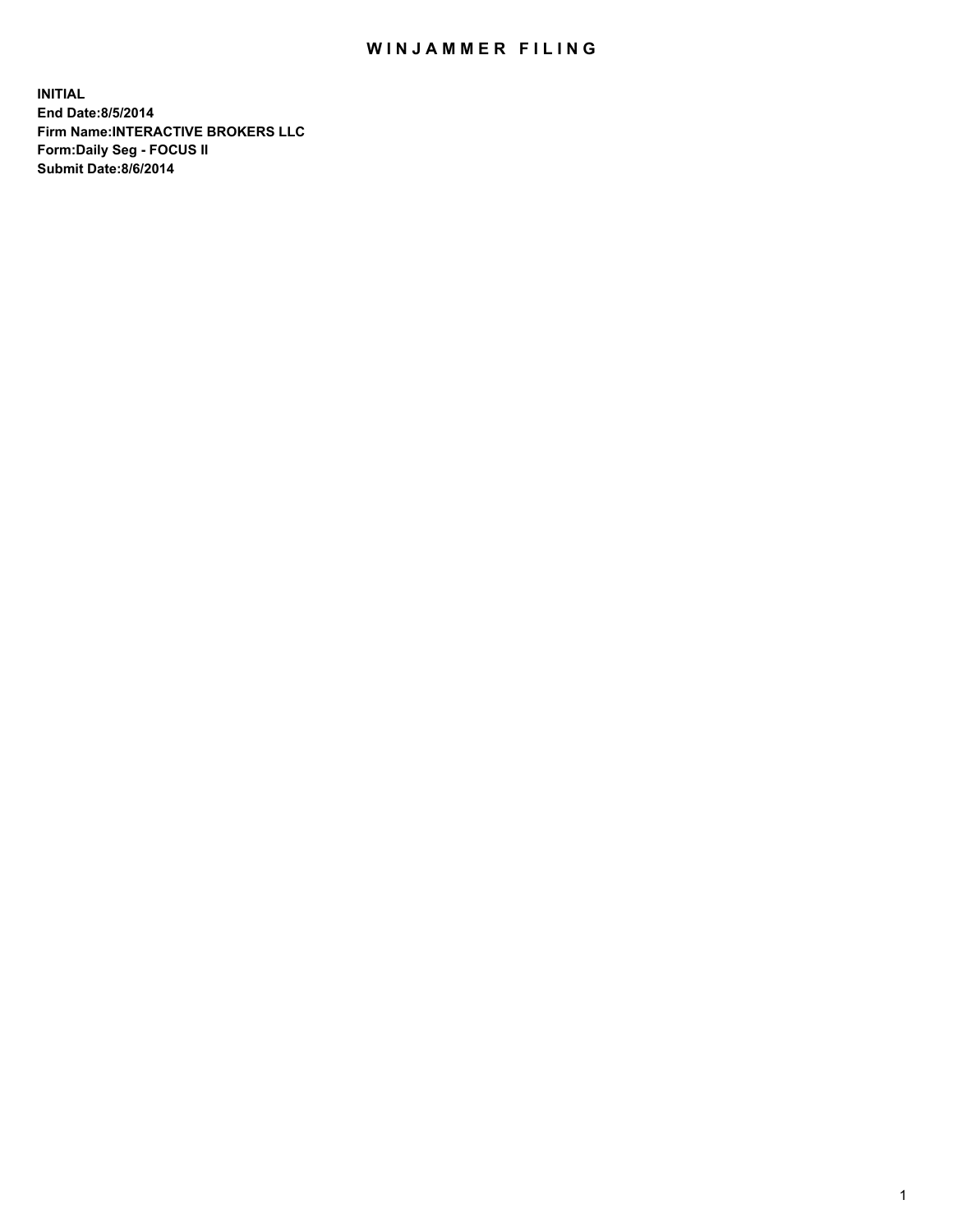## **INITIAL End Date:8/5/2014 Firm Name:INTERACTIVE BROKERS LLC Form:Daily Seg - FOCUS II Submit Date:8/6/2014 Daily Segregation - Cover Page**

| Name of Company                                                                                                              | <b>INTERACTIVE BROKERS LLC</b> |
|------------------------------------------------------------------------------------------------------------------------------|--------------------------------|
| <b>Contact Name</b>                                                                                                          | <b>Michael Ellman</b>          |
| <b>Contact Phone Number</b>                                                                                                  | 203-422-8926                   |
| <b>Contact Email Address</b>                                                                                                 | mellman@interactivebrokers.co  |
|                                                                                                                              | $\underline{\mathbf{m}}$       |
| FCM's Customer Segregated Funds Residual Interest Target (choose one):                                                       |                                |
| a. Minimum dollar amount: ; or                                                                                               | $\overline{\mathbf{0}}$        |
| b. Minimum percentage of customer segregated funds required:% ; or                                                           | 0                              |
| c. Dollar amount range between: and; or                                                                                      | 155,000,000 245,000,000        |
| d. Percentage range of customer segregated funds required between:% and%.                                                    | 00                             |
| FCM's Customer Secured Amount Funds Residual Interest Target (choose one):                                                   |                                |
| a. Minimum dollar amount: ; or                                                                                               | $\overline{\mathbf{0}}$        |
| b. Minimum percentage of customer secured funds required:% ; or                                                              | 0                              |
| c. Dollar amount range between: and; or                                                                                      | 80,000,000 120,000,000         |
| d. Percentage range of customer secured funds required between:% and%.                                                       | 00                             |
|                                                                                                                              |                                |
| FCM's Cleared Swaps Customer Collateral Residual Interest Target (choose one):<br>a. Minimum dollar amount: ; or             |                                |
|                                                                                                                              | $\overline{\mathbf{0}}$        |
| b. Minimum percentage of cleared swaps customer collateral required:% ; or                                                   | $\underline{\mathbf{0}}$       |
| c. Dollar amount range between: and; or<br>d. Percentage range of cleared swaps customer collateral required between:% and%. | 0 <sub>0</sub>                 |
|                                                                                                                              | 0 <sub>0</sub>                 |
| Current ANC:on                                                                                                               | 2,425,148,287 05-AUG-2014      |
| <b>Broker Dealer Minimum</b>                                                                                                 | 344,900,627                    |
| Debit/Deficit - CustomersCurrent AmountGross Amount                                                                          |                                |
| Domestic Debit/Deficit                                                                                                       | 3,212,278                      |
| Foreign Debit/Deficit                                                                                                        | 2,681,704 0                    |
| Debit/Deficit - Non CustomersCurrent AmountGross Amount                                                                      |                                |
| Domestic Debit/Deficit                                                                                                       | 0 <sub>0</sub>                 |
| Foreign Debit/Deficit                                                                                                        | 0 <sub>0</sub>                 |
| Proprietary Profit/Loss                                                                                                      |                                |
| Domestic Profit/Loss                                                                                                         | $\overline{\mathbf{0}}$        |
| Foreign Profit/Loss                                                                                                          | $\underline{\mathbf{0}}$       |
| Proprietary Open Trade Equity                                                                                                |                                |
| Domestic OTE                                                                                                                 | <u>0</u>                       |
| Foreign OTE                                                                                                                  | <u>0</u>                       |
| <b>SPAN</b>                                                                                                                  |                                |
| <b>Customer SPAN Calculation</b>                                                                                             | 1,101,583,369                  |
| Non-Customer SPAN Calcualation                                                                                               | 14,375,267                     |
| Proprietary Capital Charges                                                                                                  | 0                              |
| Minimum Dollar Amount Requirement                                                                                            | 20,000,000 [7465]              |
| Other NFA Dollar Amount Requirement                                                                                          | 21,555,588 [7475]              |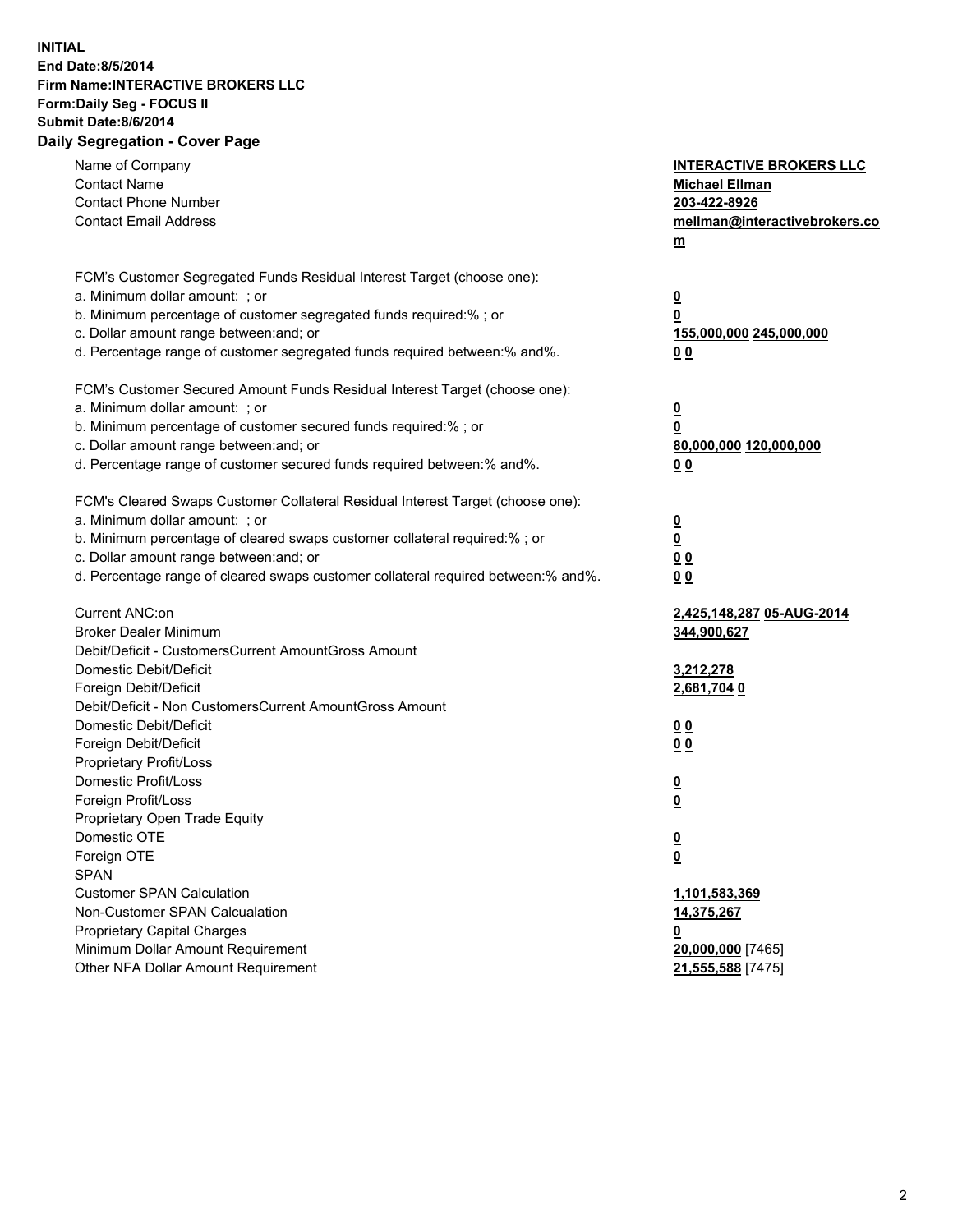## **INITIAL End Date:8/5/2014 Firm Name:INTERACTIVE BROKERS LLC Form:Daily Seg - FOCUS II Submit Date:8/6/2014 Daily Segregation - Secured Amounts**

|     | Foreign Futures and Foreign Options Secured Amounts                                                        |                                  |
|-----|------------------------------------------------------------------------------------------------------------|----------------------------------|
|     | Amount required to be set aside pursuant to law, rule or regulation of a foreign                           | $0$ [7305]                       |
|     | government or a rule of a self-regulatory organization authorized thereunder                               |                                  |
| 1.  | Net ledger balance - Foreign Futures and Foreign Option Trading - All Customers                            |                                  |
|     | A. Cash                                                                                                    | 311,471,843 [7315]               |
|     | B. Securities (at market)                                                                                  | $0$ [7317]                       |
| 2.  | Net unrealized profit (loss) in open futures contracts traded on a foreign board of trade                  | 49,082 [7325]                    |
| 3.  | Exchange traded options                                                                                    |                                  |
|     | a. Market value of open option contracts purchased on a foreign board of trade                             | <b>92,767</b> [7335]             |
|     | b. Market value of open contracts granted (sold) on a foreign board of trade                               | -96,606 [7337]                   |
| 4.  | Net equity (deficit) (add lines 1.2. and 3.)                                                               | 311,517,086 [7345]               |
| 5.  | Account liquidating to a deficit and account with a debit balances - gross amount                          | 2,681,704 [7351]                 |
|     | Less: amount offset by customer owned securities                                                           | 0 [7352] 2,681,704 [7354]        |
| 6.  | Amount required to be set aside as the secured amount - Net Liquidating Equity                             | 314,198,790 [7355]               |
|     | Method (add lines 4 and 5)                                                                                 |                                  |
| 7.  | Greater of amount required to be set aside pursuant to foreign jurisdiction (above) or line                | 314,198,790 [7360]               |
|     | 6.                                                                                                         |                                  |
|     | FUNDS DEPOSITED IN SEPARATE REGULATION 30.7 ACCOUNTS                                                       |                                  |
| 1.  | Cash in banks                                                                                              |                                  |
|     | A. Banks located in the United States                                                                      | 328,680,383 [7500]               |
|     | B. Other banks qualified under Regulation 30.7                                                             | 0 [7520] 328,680,383 [7530]      |
| 2.  | Securities                                                                                                 |                                  |
|     | A. In safekeeping with banks located in the United States                                                  | $Q$ [7540]                       |
|     | B. In safekeeping with other banks qualified under Regulation 30.7                                         | 0 [7560] 0 [7570]                |
| 3.  | Equities with registered futures commission merchants                                                      |                                  |
|     | A. Cash                                                                                                    | $0$ [7580]                       |
|     | <b>B.</b> Securities                                                                                       | $0$ [7590]                       |
|     | C. Unrealized gain (loss) on open futures contracts                                                        | $0$ [7600]                       |
|     | D. Value of long option contracts                                                                          | $0$ [7610]                       |
|     | E. Value of short option contracts                                                                         | 0 [7615] 0 [7620]                |
| 4.  | Amounts held by clearing organizations of foreign boards of trade                                          |                                  |
|     | A. Cash                                                                                                    | $0$ [7640]                       |
|     | <b>B.</b> Securities                                                                                       | $0$ [7650]                       |
|     | C. Amount due to (from) clearing organization - daily variation                                            | $0$ [7660]                       |
|     | D. Value of long option contracts                                                                          | $0$ [7670]                       |
|     | E. Value of short option contracts                                                                         | 0 [7675] 0 [7680]                |
| 5.  | Amounts held by members of foreign boards of trade                                                         |                                  |
|     | A. Cash                                                                                                    | 75,493,533 [7700]                |
|     | <b>B.</b> Securities                                                                                       | $0$ [7710]                       |
|     | C. Unrealized gain (loss) on open futures contracts                                                        | 2,623,327 [7720]                 |
|     | D. Value of long option contracts                                                                          | 92,770 [7730]                    |
|     | E. Value of short option contracts                                                                         | -96,610 [7735] 78,113,020 [7740] |
| 6.  | Amounts with other depositories designated by a foreign board of trade                                     | $0$ [7760]                       |
| 7.  | Segregated funds on hand                                                                                   | $0$ [7765]                       |
| 8.  | Total funds in separate section 30.7 accounts                                                              | 406,793,403 [7770]               |
| 9.  | Excess (deficiency) Set Aside for Secured Amount (subtract line 7 Secured Statement<br>Page 1 from Line 8) | 92,594,613 [7380]                |
| 10. | Management Target Amount for Excess funds in separate section 30.7 accounts                                | 80,000,000 [7780]                |
| 11. | Excess (deficiency) funds in separate 30.7 accounts over (under) Management Target                         | 12,594,613 [7785]                |
|     |                                                                                                            |                                  |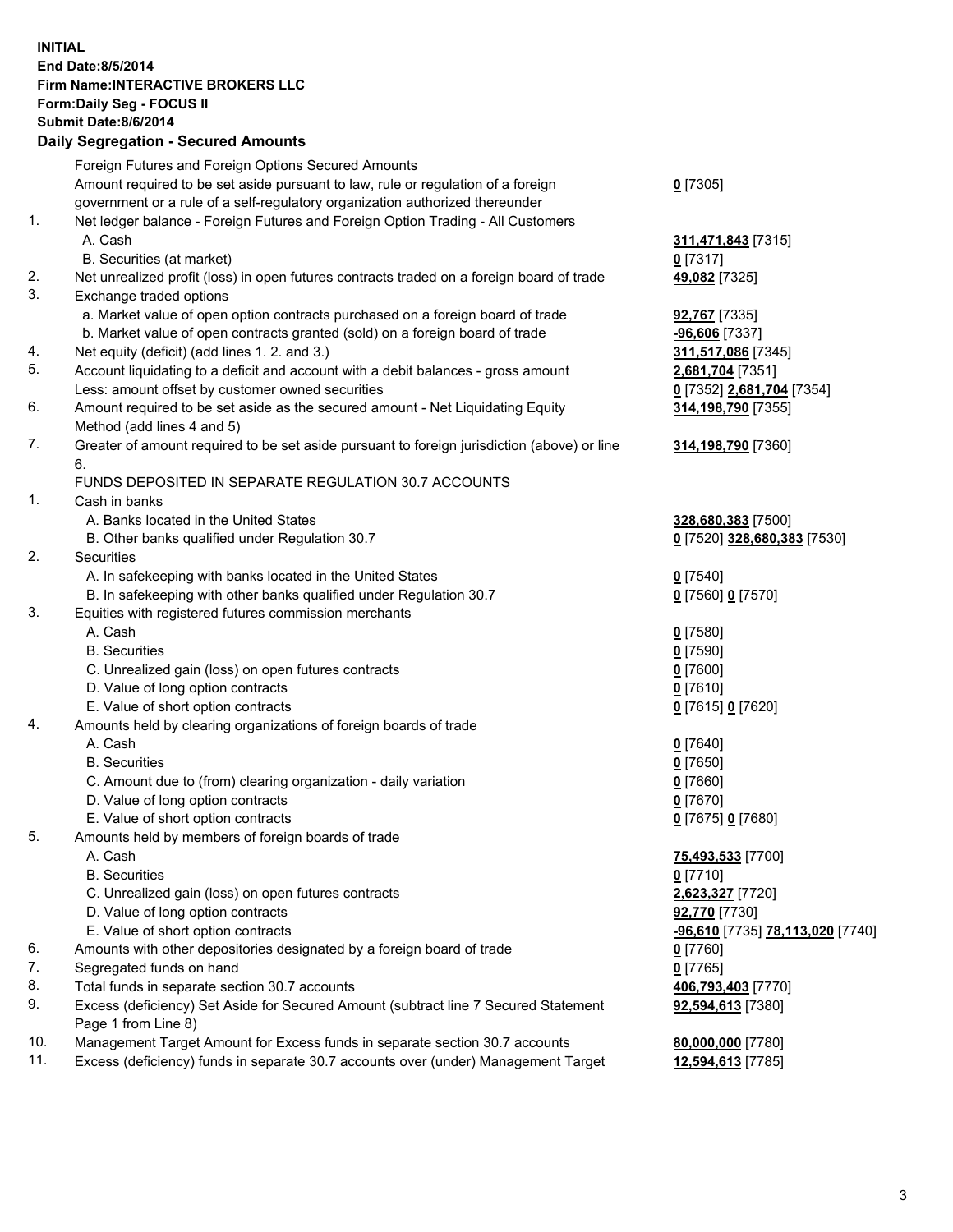**INITIAL End Date:8/5/2014 Firm Name:INTERACTIVE BROKERS LLC Form:Daily Seg - FOCUS II Submit Date:8/6/2014 Daily Segregation - Segregation Statement** SEGREGATION REQUIREMENTS(Section 4d(2) of the CEAct) 1. Net ledger balance A. Cash **2,264,413,303** [7010] B. Securities (at market) **0** [7020] 2. Net unrealized profit (loss) in open futures contracts traded on a contract market **15,326,460** [7030] 3. Exchange traded options A. Add market value of open option contracts purchased on a contract market **89,630,357** [7032] B. Deduct market value of open option contracts granted (sold) on a contract market **-161,687,959** [7033] 4. Net equity (deficit) (add lines 1, 2 and 3) **2,207,682,161** [7040] 5. Accounts liquidating to a deficit and accounts with debit balances - gross amount **3,212,278** [7045] Less: amount offset by customer securities **0** [7047] **3,212,278** [7050] 6. Amount required to be segregated (add lines 4 and 5) **2,210,894,439** [7060] FUNDS IN SEGREGATED ACCOUNTS 7. Deposited in segregated funds bank accounts A. Cash **344,448,751** [7070] B. Securities representing investments of customers' funds (at market) **1,042,000,424** [7080] C. Securities held for particular customers or option customers in lieu of cash (at market) **0** [7090] 8. Margins on deposit with derivatives clearing organizations of contract markets A. Cash **23,659,383** [7100] B. Securities representing investments of customers' funds (at market) **109,460,500** [7110] C. Securities held for particular customers or option customers in lieu of cash (at market) **0** [7120] 9. Net settlement from (to) derivatives clearing organizations of contract markets **-3,033,439** [7130] 10. Exchange traded options A. Value of open long option contracts **1,656,590** [7132] B. Value of open short option contracts **-4,651,724** [7133] 11. Net equities with other FCMs A. Net liquidating equity **-34,917,623** [7140] B. Securities representing investments of customers' funds (at market) **929,902,733** [7160] C. Securities held for particular customers or option customers in lieu of cash (at market) **0** [7170] 12. Segregated funds on hand **0** [7150] 13. Total amount in segregation (add lines 7 through 12) **2,408,525,595** [7180] 14. Excess (deficiency) funds in segregation (subtract line 6 from line 13) **197,631,156** [7190] 15. Management Target Amount for Excess funds in segregation **155,000,000** [7194] **42,631,156** [7198]

16. Excess (deficiency) funds in segregation over (under) Management Target Amount Excess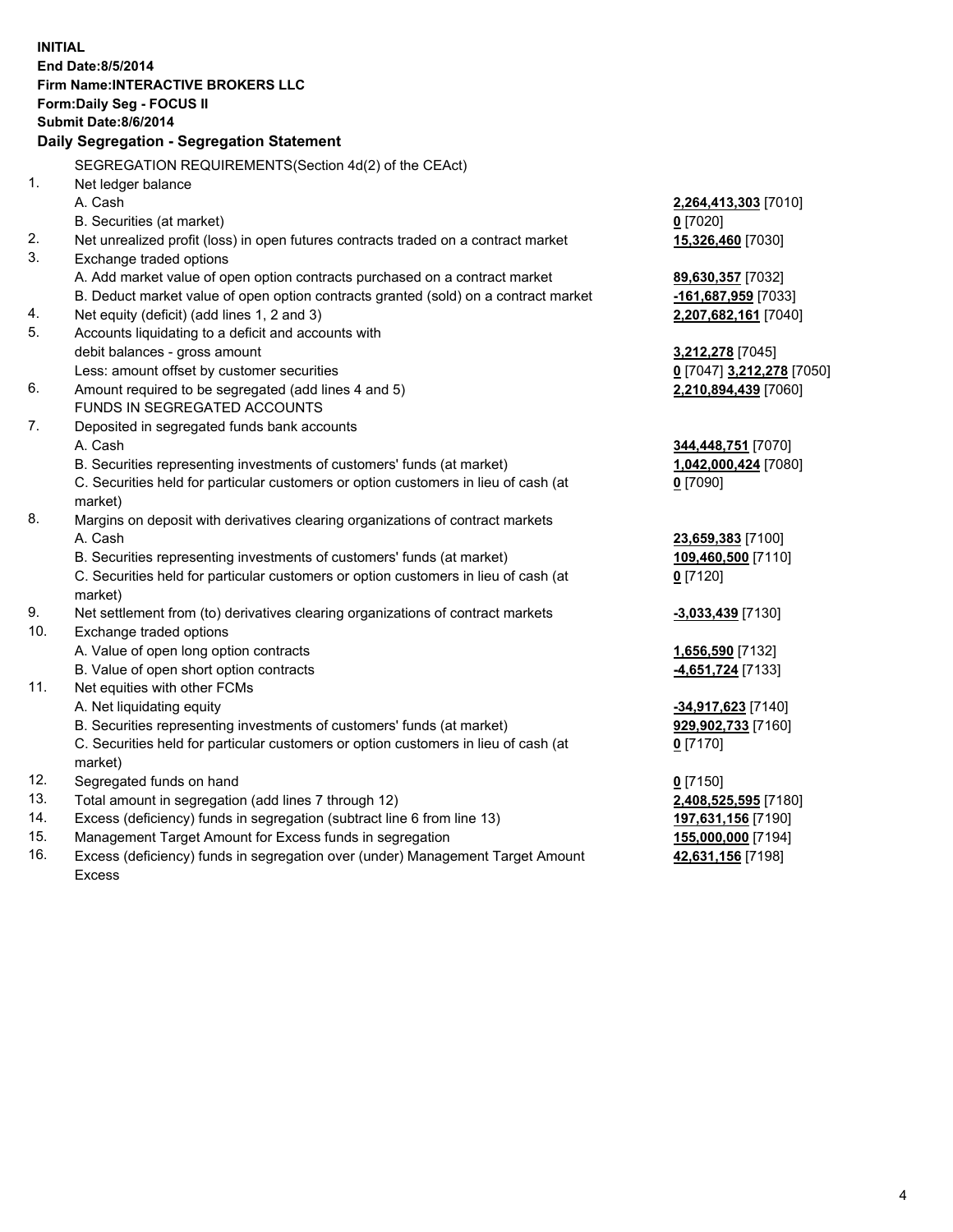## **INITIAL End Date:8/5/2014 Firm Name:INTERACTIVE BROKERS LLC Form:Daily Seg - FOCUS II Submit Date:8/6/2014 Daily Segregation - Supplemental**

| $\blacksquare$           | Total gross margin deficiencies - Segregated Funds Origin                                                                                                                                                                                         | 161,986 [9100] |  |
|--------------------------|---------------------------------------------------------------------------------------------------------------------------------------------------------------------------------------------------------------------------------------------------|----------------|--|
| $\blacksquare$           | Total gross margin deficiencies - Secured Funds Origin                                                                                                                                                                                            | 52,828 [9101]  |  |
| $\blacksquare$           | Total gross margin deficiencies - Cleared Swaps Customer Collateral Funds Origin                                                                                                                                                                  | $0$ [9102]     |  |
| $\blacksquare$           | Total gross margin deficiencies - Noncustomer and Proprietary Accounts Origin                                                                                                                                                                     | $0$ [9103]     |  |
| $\blacksquare$           | Total number of accounts contributing to total gross margin deficiencies - Segregated                                                                                                                                                             | 5[9104]        |  |
|                          | Funds Origin                                                                                                                                                                                                                                      |                |  |
| $\blacksquare$           | Total number of accounts contributing to total gross margin deficiencies - Secured                                                                                                                                                                | $3$ [9105]     |  |
|                          | Funds Origin                                                                                                                                                                                                                                      |                |  |
| $\overline{\phantom{a}}$ | Total number of accounts contributing to the total gross margin deficiencies - Cleared                                                                                                                                                            | $0$ [9106]     |  |
|                          | Swaps Customer Collateral Funds Origin                                                                                                                                                                                                            |                |  |
| $\overline{\phantom{a}}$ | Total number of accounts contributing to the total gross margin deficiencies -                                                                                                                                                                    | $0$ [9107]     |  |
|                          | Noncustomer and Proprietary Accounts Origin                                                                                                                                                                                                       |                |  |
|                          | The set of the $\mathcal{C}$ set of the set of the $\mathcal{C}$ and $\mathcal{C}$ and $\mathcal{C}$ is the set of the set of the set of the set of the set of the set of the set of the set of the set of the set of the set of the set of the s |                |  |

- Upload a copy of the firm's daily margin report the FCM uses to issue margin calls which corresponds with the reporting date.